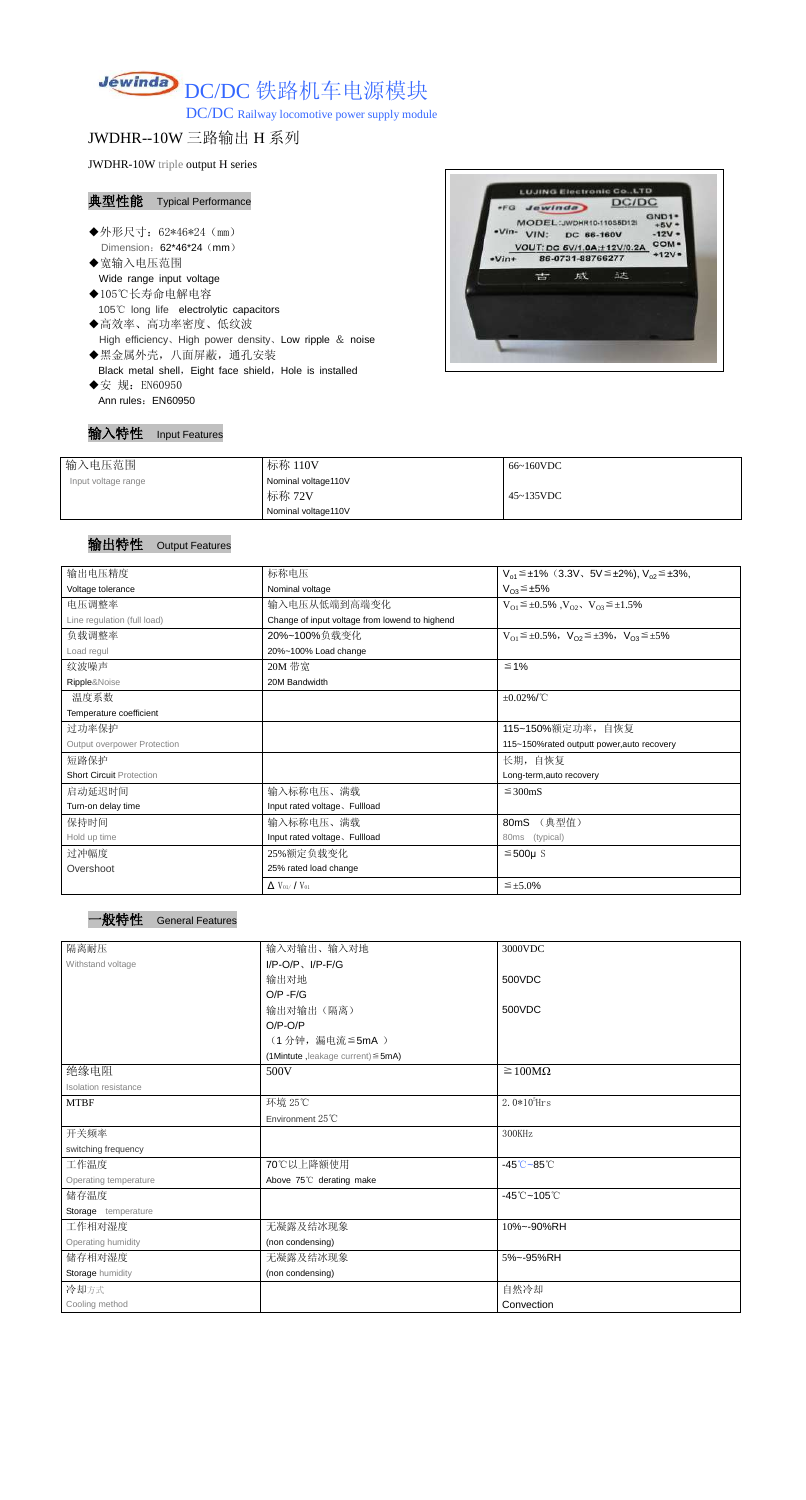





| 产品型号                 | 输入电压          | 输出电压           | 输出电流           | 输出电压精度         | 纹波噪声        | 最大容性负载                    | 效率         |
|----------------------|---------------|----------------|----------------|----------------|-------------|---------------------------|------------|
|                      | Input voltage | Output voltage | Output current | Output voltage | R&N         | Capacitive load           |            |
| Model No.            | $V_{in}$      | V <sub>O</sub> | $I_{\rm O}$    | tolerance      | $V$ (p-P)mV | maximum                   | Efficiency |
|                      |               | $+5V$          | $0.10 - 1.00A$ | $\pm 2\%$      | 80mV        | $1100 \,\mathrm{\upmu F}$ |            |
| JWDHR10-110S5D5I     |               | $+5V$          | $0.05 - 0.50A$ | ±5%            | 80mV        | $470 \,\mathrm{\upmu F}$  | 77%        |
|                      |               | $-5V$          | $0.05 - 0.50A$ | ±5%            | 80mV        | $470 \,\mathrm{\upmu F}$  |            |
|                      |               | $+5V$          | $0.10 - 1.00A$ | $\pm 2\%$      | 80mV        | 470 µF                    |            |
| JWDHR10-110S5D12I    |               | $+12V$         | $0.02 - 0.20A$ | $\pm 3\%$      | 100mV       | $110 \,\mathrm{\upmu F}$  | 79%        |
|                      |               | $-12V$         | $0.02 - 0.20A$ | $\pm 3\%$      | 100mV       | $110 \,\mathrm{\upmu F}$  |            |
|                      |               | $+5V$          | $0.10 - 1.00A$ | $\pm 2\%$      | 80mV        | $1100 \,\mathrm{\upmu F}$ |            |
| JWDHR10-110S5D15I    |               | $+15V$         | $0.02 - 0.20A$ | $\pm 3\%$      | 120mV       | $110 \,\mathrm{\upmu F}$  | 79%        |
|                      |               | $-15V$         | $0.02 - 0.20A$ | $\pm 3\%$      | 120mV       | $110 \,\mathrm{\upmu F}$  |            |
|                      |               | $+5V$          | $0.10 - 1.00A$ | $\pm 2\%$      | 80mV        | $1100 \,\mathrm{\upmu F}$ |            |
| JWDHR10-110S5D24I    |               | $+24V$         | $0.01 - 0.10A$ | $\pm 3\%$      | 120mV       | $50 \mu F$                | 81%        |
|                      | 66~160V       | $-24V$         | $0.01 - 0.10A$ | $\pm 3\%$      | 120mV       | $50 \mu F$                |            |
|                      |               | $+12V$         | $0.06 - 0.60A$ | $\pm1\%$       | 120mV       | $470 \,\mathrm{\upmu F}$  |            |
| JWDHR10-110S12D5I    |               | $+5V$          | $0.01 - 0.30A$ | $\pm$ 5%       | 80mV        | $330 \,\mathrm{\upmu F}$  | 80%        |
|                      |               | $-5V$          | $0.01 - 0.30A$ | ±5%            | 80mV        | 330 µF                    |            |
|                      |               | $+24V$         | $0.03 - 0.30A$ | $\pm 1\%$      | 120mV       | $220 \,\mathrm{\upmu F}$  |            |
| JWDHR10-110S24D5I    |               | $+5V$          | $0.03 - 0.30A$ | $\pm$ 5%       | 80mV        | $220 \,\mathrm{\upmu F}$  | 81%        |
|                      |               | $-5V$          | $0.03 - 0.30A$ | ±5%            | 80mV        | $330 \,\mathrm{\upmu F}$  |            |
|                      |               | $+24V$         | $0.03 - 0.30A$ | $\pm 1\%$      | 120mV       | $220 \,\mathrm{\upmu F}$  |            |
| JWDHR10-110S24D12I   |               | $+12V$         | $0.01 - 0.15A$ | $\pm 3\%$      | 100mV       | $75 \,\mathrm{\mu F}$     | 83%        |
|                      |               | $-12V$         | $0.01 - 0.15A$ | $\pm 3\%$      | 100mV       | $75 \,\mathrm{\mu F}$     |            |
|                      |               | $+5V$          | $0.10 - 1.00A$ | $\pm 2\%$      | 80mV        | $1100 \,\mathrm{\upmu F}$ |            |
| JWDHR10-110S5S12S-5I |               | $+12V$         | $0.03 - 0.30A$ | $\pm 3\%$      | 120mV       | $220 \,\mathrm{\upmu F}$  | 80%        |
|                      |               | $-5V$          | $0.03 - 0.30A$ | $\pm$ 5%       | 80mV        | $330 \,\mathrm{\upmu F}$  |            |
|                      |               | $+5V$          | $0.10 - 1.00A$ | $\pm 2\%$      | 80mV        | $1100 \,\mathrm{\upmu F}$ |            |
| JWDHR10-72S5D5I      |               | $+5V$          | $0.05 - 0.50A$ | $\pm 5\%$      | 80mV        | $470 \,\mathrm{\upmu F}$  | 77%        |
|                      |               | $-5V$          | $0.05 - 0.50A$ | $\pm 5\%$      | 80mV        | $470 \,\mathrm{\upmu F}$  |            |
|                      |               | $+5V$          | $0.10 - 1.00A$ | $\pm 2\%$      | 80mV        | $470 \,\mathrm{\upmu F}$  |            |
| JWDHR10-72S5D12I     |               | $+12V$         | $0.02 - 0.20A$ | $\pm 3\%$      | 100mV       | $110 \,\mathrm{\upmu F}$  | 79%        |
|                      |               | $-12V$         | $0.02 - 0.20A$ | $\pm 3\%$      | 100mV       | $110 \,\mathrm{\upmu F}$  |            |
|                      |               | $+5V$          | $0.10 - 1.00A$ | $\pm 2\%$      | 80mV        | $1100 \,\mathrm{\upmu F}$ |            |
| JWDHR10-72S5D15I     |               | $+15V$         | $0.02 - 0.20A$ | $\pm 3\%$      | 120mV       | $110 \,\mathrm{\upmu F}$  | 79%        |
|                      |               | $-15V$         | $0.02 - 0.20A$ | $\pm 3\%$      | 120mV       | $110 \,\mathrm{\upmu F}$  |            |
|                      | $45 - 135V$   | $+5V$          | $0.10 - 1.00A$ | $\pm 2\%$      | 80mV        | $1100 \,\mathrm{\upmu F}$ |            |
| JWDHR10-72S5D24I     |               | $+24V$         | $0.01 - 0.10A$ | $\pm 3\%$      | 120mV       | $50 \mu F$                | 81%        |
|                      |               | $-24V$         | $0.01 - 0.10A$ | $\pm 3\%$      | 120mV       | $50 \mu F$                |            |
|                      |               | $+12V$         | $0.06 - 0.60A$ | $\pm 1\%$      | 120mV       | 470 µF                    |            |
| JWDHR10-72S12D5I     |               | $+5V$          | $0.01 - 0.30A$ | $\pm 5\%$      | 80mV        | $330 \,\mathrm{\upmu F}$  | 80%        |
|                      |               | $-5V$          | $0.01 - 0.30A$ | $\pm$ 5%       | 80mV        | $330 \,\mathrm{\upmu F}$  |            |
|                      |               | $+24V$         | $0.03 - 0.30A$ | $\pm 1\%$      | 120mV       | $220 \,\mathrm{\upmu F}$  |            |
| JWDHR10-72S24D5I     |               | $+5V$          | $0.03 - 0.30A$ | $\pm$ 5%       | 80mV        | $220 \mu F$               | 81%        |
|                      |               | $-5V$          | $0.03 - 0.30A$ | $\pm$ 5%       | 80mV        | $330 \,\mathrm{\upmu F}$  |            |
|                      |               |                |                |                |             |                           |            |